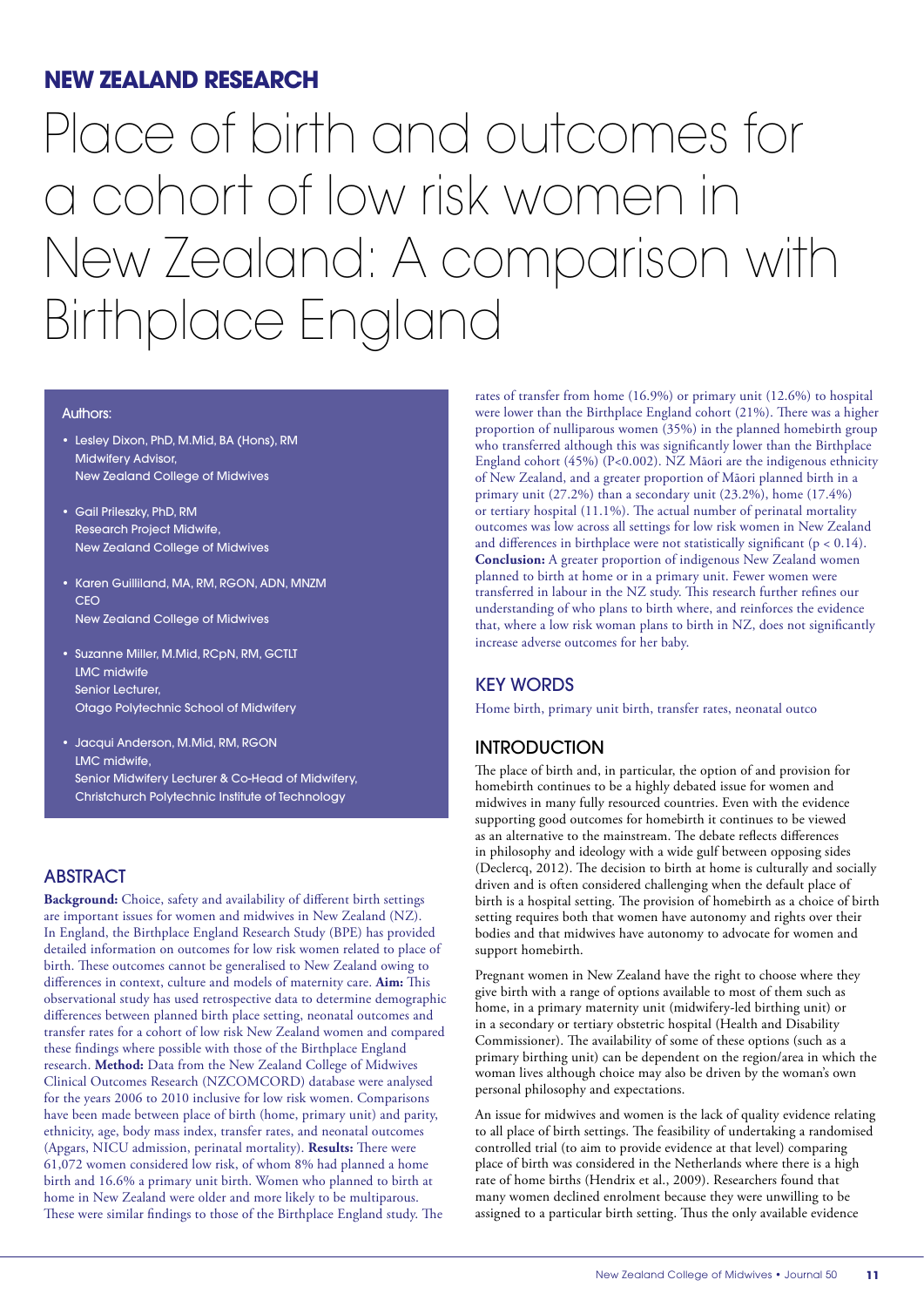providing information on safety of birth place setting has come from observational studies.

The majority of observational studies published to date have demonstrated benefits for low risk women who give birth at home or in midwifery-led primary units (Birthplace in England Collaborative Group, 2011; Davis et al., 2011; de Jonge et al., 2009; Janssen et al., 2009; Overgaard, A Moller, Fenger-Gron, Knudsen, & Sandall, 2011). However, there have also been a few studies that have suggested poorer outcomes for babies (Evers et al., 2010; Kennare, Keirse, Tucker, & Chan, 2009). Observational studies have inherent methodological challenges which are frequently used to find fault and subsequently dismiss the findings. Variations in methodology, geography and model of maternity care provision increase the potential for conflicting differences in findings.

One large, well-structured, prospective, observational study, comparing planned place of birth for healthy women with low risk pregnancies in England, has provided a large volume of data about birth place outcomes (Birthplace in England Collaborative Group, 2011). The study reviewed place of birth and outcomes for 64,538 women and their babies and compared outcomes for each birth place setting: home, a free standing midwifery-led unit, an alongside midwifery-led unit (see below) or an obstetrics-led unit. The findings revealed healthy women with no risk factors who planned to birth at home or in midwifery-led units had fewer labour interventions and operative births than such women who planned to birth in an obstetric unit, and that adverse perinatal outcomes were low in all birth settings. Perinatal mortality was a rare occurrence for this low risk group, so the study used both morbidity and perinatal mortality and reported them together as a composite outcome. Morbidity was defined as one of the following conditions: neonatal encephalopathy, meconium aspiration syndrome, brachial plexus injury, fractured humerus or fractured clavicle. Using this composite measure, the study found an increased incidence for nulliparous women who planned a homebirth (OR 1.75, (95% CI 1.07 – 2.86). A secondary finding was that the rate of transfer for nulliparous women planning a homebirth was 45%, which included transfers before and following the birth. The main reasons for transfer were delay in labour progress, fetal distress or meconium stained liquor.

These data from the Birthplace England (BPE) study cannot be generalised to New Zealand owing to differences in context, culture and models of maternity care. An aim of this study was to describe and compare the demographic characteristics, planned birth place setting, transfer rates and neonatal outcomes for a cohort of low risk NZ women with those of the BPE low risk cohort. Low risk women were defined as having a singleton pregnancy at term and without confounding medical or obstetric risk factors. By replicating the criteria used in the BPE study and applying them to the NZ midwifery dataset, we have been able to explore some of the similarities and differences between the two countries more fully.

## DIFFERENCES AND SIMILARITIES BETWEEN THE ENGLISH AND NEW ZEALAND MODELS OF MATERNITY CARE

England and New Zealand have many similarities in the structure of maternity care, with primary maternity care mostly provided by midwives and clear referral guidelines for secondary care and obstetric input. Additionally, many areas of England offer homebirth and birth in midwifery-led primary settings, These latter are described as freestanding midwifery-led units (not part of an obstetric hospital)(FMLU) or alongside midwifery-led units (which are sited next to, or are part of, an obstetric hospital)(AMLU). New Zealand has a large number of primary units (none of which is sited next to, or is part of, an obstetric hospital) providing midwifery-led care. Obstetric hospitals are classed as either secondary or tertiary units dependent on the level of services they provide. Perhaps the biggest difference, though, is the model of maternity care. In New Zealand, women are able to access continuity of care from a midwife Lead Maternity Carer (LMC) which is standard care for the majority of women (Ministry of Health, 2012). This means that

The frameworks that support midwifery care highlight the importance of continuity, partnership and the pregnant woman's right to be fully involved and informed in decision making.

the same midwife will commonly provide the pregnancy, intrapartum and post-partum care. Additionally, the frameworks that support midwifery care highlight the importance of continuity, partnership and the pregnant woman's right to be fully involved and informed in decision making (Guilliand & Pairman, 2010; Health and Disability Commissioner; Ministry of Health, 2007; NZCOM, 2008).

## METHOD

The study used a retrospective observational design which examined data from the New Zealand College of Midwives Clinical Outcomes Research Database (COMCORD) for the years 2006 – 2010. The Health and Disability Commission Upper South Island Ethics Committee reviewed the research proposal in 2011 and considered that formal ethical approval was not required.

## *The New Zealand College of Midwives Clinical Outcomes Research Database*

The COMCORD uses data collected from Lead Maternity Carer (LMC) midwives who are members of the NZ College of Midwives and the Midwifery and Maternity Provider Organisation (MMPO). Whilst not all LMC midwives belong to the MMPO, those who do, provide care to women throughout New Zealand. The LMC midwife provides data collected contemporaneously via a standardised set of maternity notes or through an electronic connection to the MMPO. Information about the woman's clinical care is entered into the database, from early pregnancy through to the birth and the six weeks following the birth. Summary data are entered onto an electronic system which supports payment claims for the maternity services provided by the LMC midwife. This is a practice management system which supports a quality assurance mechanism where the midwife can access reports relating to the outcomes for her clients. These reports contribute to the midwife's preparation for her biennial Midwifery Standards Review requirements.

The COMCORD is drawn directly from the MMPO database containing partially de-identified aggregated data. It is a subset of the full maternity dataset which is collected by the Ministry of Health and reported on annually (Ministry of Health, 2012). The proportions of women whose outcome data are entered into the MMPO database has increased each year from 30% in 2006 to 47% in 2010 (New Zealand College of Midwives & Midwifery and Maternity Providers Organisation, 2006, 2010). Data management and reporting frameworks are in place to ensure confidence in the reliability of data. This involves regular audit to ensure accuracy of data as well as individual midwives' or midwifery group reports. Additionally, the data are screened and cleaned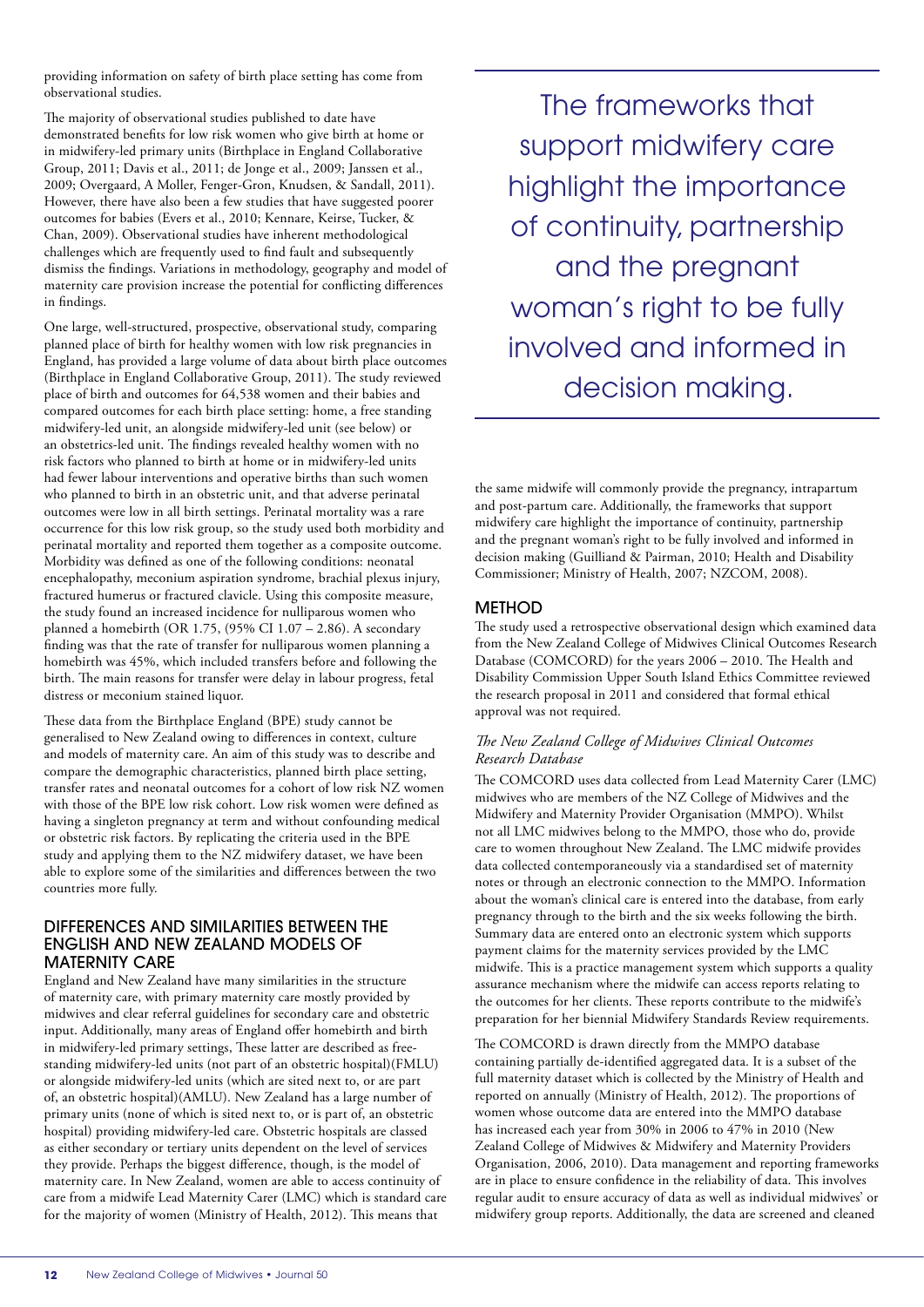as part of the process of providing an annual report for midwives (New Zealand College of Midwives & Midwifery and Maternity Providers Organisation, 2010).

#### *Sample*

For this study the sample consisted of a low risk cohort of women who met the inclusion and exclusion criteria and had data in the COMCORD between the years 2006 and 2010. The planned place of birth setting was recorded at the onset of labour and included settings such as home, a primary unit, a secondary hospital or a tertiary hospital. The same inclusion and exclusion criteria were applied as for the BPE study. These were:

## **Inclusion criteria:**

All women in the database who gave birth between 2006 and 2010 and who:

- Had a singleton pregnancy
- Had a cephalic presentation
- Were at term ( at or more than 37 weeks 0 days)

## **Exclusion criteria:**

## All women who:

- Had not registered with a midwife LMC at the start of labour
- Had an elective caesarean section
- Had an unplanned homebirth
- Had a body mass index of more than 35
- Had a confounding medical or obstetric risk factor (as per BPE study)

Analysis was undertaken with comparisons made to BPE cohort which involved the key demographic characteristics of age, parity, ethnicity, gestation at birth and body mass index (BMI) along with transfer from home/primary unit to hospital rates. Differences between the two cohort groups were assessed using an online Z test calculator for 2 population proportions using Vassar Stats (http://www.vassarstats.net/index.html).

Neonatal outcomes, including perinatal death, admission to a neonatal intensive care unit, and Apgar score at five minutes, were examined but direct comparison across all parameters with BPE was not possible owing to their use of composite data for analysis.

## **FINDINGS**

There were 107,216 women with a singleton pregnancy at term in the COMCORD of whom 61,072 (57%) met the inclusion criteria and were categorised as low risk. The majority of women planned to birth in a secondary or tertiary hospital (47.5% and 27.8% respectively) with 8% planning to birth at home and 16.6% in a primary unit (Table 1).

This differed from the BPE cohort, in that their prospective design enabled recruitment to continue until there were comparable numbers in each birth setting group, allowing statistical analysis for difference in outcomes. As such the planned place of homebirth was 26.1% with 43% planning to birth in a midwifery-led environment (FMLU or ALMU) and 30.5% in an obstetric hospital.

# *Table 1:* Planned birth place settings - comparison between NZ COMCORD and BPE

|                                  | Nulliparous  | Multiparous  | <b>Total Cohorts</b> |
|----------------------------------|--------------|--------------|----------------------|
| <b>NZ COMCORD</b>                | n(%)         | n(%)         | n(%)                 |
| Home                             | 1286(26.1)   | 3635 (73.9)  | 4921 (8.0)           |
| Primary unit                     | 3781 (37.2)  | 6377 (62.8)  | 10158 (16.6)         |
| Secondary Unit                   | 13915 (47.9) | 15112 (52.1) | 29027 (47.5)         |
| Tertiary Unit                    | 9509 (56.0)  | 7457 (43.9)  | 16966 (27.8)         |
| Total                            | 28491 (45.6) | 32581 (53.3) | 61072 (100)          |
| Birthplace England *             | n(%)         | n(%)         | n(%)                 |
| Home                             | 4568 (27.1)  | 12256 (72.8) | 16840 (26.1)         |
| Free standing midwifery led unit | 5187 (46.0)  | 6078 (53.9)  | 11282 (17.5)         |
| Alongside midwifery led unit     | 8350 (50.0)  | 8360 (50.0)  | 16710 (25.9)         |
| Obstetric hospital               | 10626 (53.9) | 9049 (45.9)  | 19706 (30.5)         |
| Total                            | 28731 (44.5) | 35743 (55.4) | 64538 (100)          |

\*Small volume of missing parity data in BPE cohort

In the COMCORD cohort a greater proportion of women who planned to birth in a primary maternity unit or a secondary unit identified as Maori.

The ratio of nulliparous women to multiparous women was similar overall between the two cohorts (COMCORD 45.6% nulliparous, 53.3% multiparous, BPE 44.5% nulliparous, 55.4% multiparous).





The nulliparous/multiparous ratio differed dependent on birth place setting in both countries (figure 1). For women planning to birth at home the ratio of nulliparous to multiparous women was lower across both countries (COMCORD 26.1% nulliparous, 73.9% multiparous and BPE 27.2% nulliparous, 72.8% multiparous). This pattern continued with fewer nulliparous than multiparous women planning birth in a New Zealand primary unit (nulliparous 37.2%, multiparous 62.8%) or an English free standing maternity unit (FMLU) (nulliparous 46%, multiparous 53.9%). For women planning a hospital birth in both countries there was a higher percentage of nulliparous women compared to multiparous for obstetric hospitals (BPE 53.9% nulliparous, 45.9% multiparous) and tertiary maternity units (COMCORD 56% nulliparous, 43.9% multiparous) but not in the NZ secondary maternity units (47.9% nulliparous, 52.1% multiparous).

In the following analyses comparisons have been made between primary units (NZ) and free standing midwifery-led units (England) but we have excluded the alongside midwifery-led unit (England) because there are no primary units in New Zealand which sit alongside an obstetric hospital. The comparison with the obstetric unit has compared both secondary and tertiary hospital outcomes in the cohort to that of the obstetric unit in the BPE cohort.

## **ETHNICITY**

Ethnicity profiles differ markedly between England and New Zealand. Whilst both countries have a degree of ethnic variation, the heterogeneity and proportional totals of the ethnic groups are greater in the NZ cohort (Table 2). In the New Zealand COMCORD cohort there were 63.9% of women identifying as NZ European, 20% as Māori (indigenous people of NZ), 5.2% as Pasifika and 7.1% as Asian. This compares to 97% categorised as 'white' and less than 3% for ethnicity other than 'white', in the BPE cohort.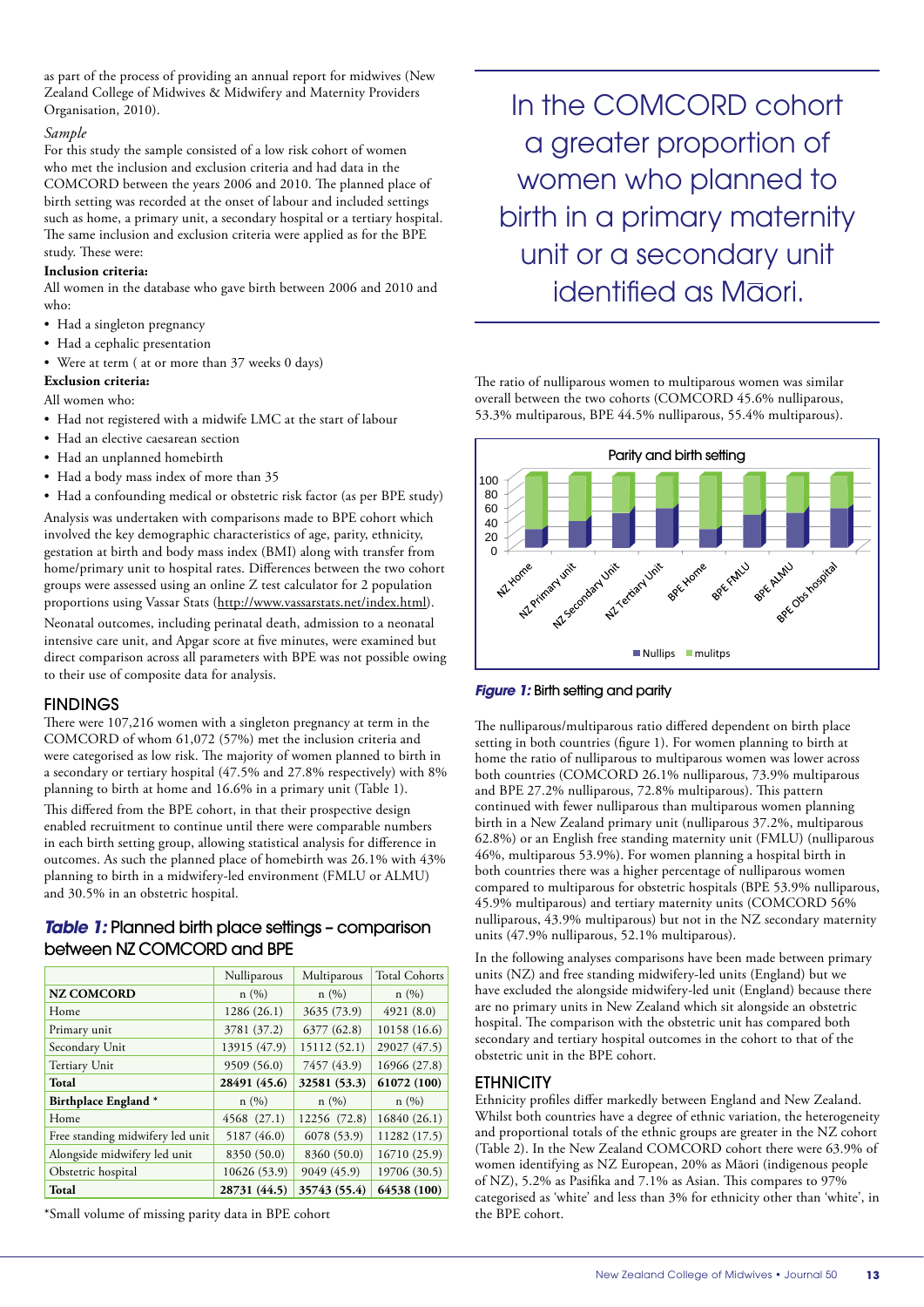# **Table 2:** Ethnicity comparisons by planned place of birth between NZ COMCORD and BPE

| <b>NZ Ethnicity</b>                    | Home         | Primary unit                         | Secondary hospital | Tertiary hospital  | Total        |
|----------------------------------------|--------------|--------------------------------------|--------------------|--------------------|--------------|
|                                        | n(%)         | n(%)                                 | n(%)               | n(%)               | n (%)        |
| NZ European                            | 3645 (74.1)  | 6308 (62.1)                          | 17753 (61.2)       | 11313 (66.7)       | 39019 (63.9) |
| Māori                                  | 855 (17.4)   | 2764 (27.2)                          | 6728 (23.2)        | 1882(11.1)         | 12229 (20)   |
| Pasifika                               | 132(2.7)     | 461(4.5)                             | 1509(5.2)          | 1076(6.3)          | 3178 (5.2)   |
| Asian                                  | 132(2.7)     | 400(3.9)                             | 2065(7.1)          | 1764 (10.4)        | 4361(7.1)    |
| Other                                  | 135(2.7)     | 205(2.0)                             | 880 (3.0)          | 849(5.0)           | 2069(3.4)    |
| Not stated                             | 22(0.4)      | 20(0.2)                              | 92(0.3)            | 82(0.5)            | 216(0.4)     |
| Total                                  | 4921 (100)   | 10158 (100)                          | 29027 (100)        | 16966 (100)        | 61072 (100)  |
|                                        | Home         | Free standing midwifery-<br>led unit |                    | Obstetric Hospital |              |
| <b>Ethnicity Birthplace</b><br>England | n(%)         | n(%)                                 | n(%)               |                    | n(%)         |
| White                                  | 15937 (94.8) | 10329 (91.6)                         | 16068 (81.7)       |                    | 42334 (88.5) |
| Indian                                 | 67(0.4)      | 87(0.8)                              | 477(2.4)           |                    | 631(1.3)     |
| Pakistani                              | 41(0.2)      | 164(1.5)                             | 636(3.2)           |                    | 841 (1.7)    |
| Bangladeshi                            | 14(0.1)      | 147(1.3)                             | 297(1.5)           |                    | 458 (0.9)    |
| <b>Black Caribbean</b>                 | 127(0.8)     | 48(0.4)                              | 265(1.3)           |                    | 440(0.9)     |
| <b>Black African</b>                   | 112(0.7)     | 94(0.8)                              | 670 (3.4)          |                    | 876 (1.8)    |
| Mixed                                  | 280(1.7)     | 124(1.1)                             | 328 (1.7)          |                    | 732(1.5)     |
| Other                                  | 241(1.4)     | 284(2.5)                             | 938 (4.8)          |                    | 1463(3.0)    |
| Missing                                | 21(0.1)      | 5(0.04)                              | 27(0.1)            |                    | 53 $(0.1)$   |
| Total                                  | 16840 (100)  | 11282 (100)                          | 19706 (100)        |                    | 47828 (100)  |

# **Table 3:** Comparison of demographic characteristics by planned place of birth between COMCORD and Birthplace England

|               | NZ COMCORD         |                            | Birthplace England |                    |  |
|---------------|--------------------|----------------------------|--------------------|--------------------|--|
|               | Planned home birth | Planned primary unit birth | Planned home birth | Planned FMLU birth |  |
| Age           | n(%)               | $n \ (\%)$                 | $n \ (\%)$         | $n \ (\%)$         |  |
| <20           | 145(2.9)           | 1059(10.4)                 | 218(1.3)           | 677(6.0)           |  |
| $20 - 24$     | 640 (13.0)         | 2220 (21.9)                | 1706(10.1)         | 2132 (18.9)        |  |
| $25-29$       | 1291(26.2)         | 2695(26.5)                 | 4346 (25.8)        | 3267 (29.0)        |  |
| $30 - 34$     | 1663 (33.8)        | 2636(25.9)                 | 5848 (34.7)        | 3248 (28.8)        |  |
| $35 - 39$     | 987 (20.1)         | 1321 (13.0)                | 4017(23.9)         | 1690(15.0)         |  |
| $40+$         | 195(4.0)           | 227(2.2)                   | 671 (4.0)          | 254(2.3)           |  |
| Missing       | 0(0.0)             | 0(0.0)                     | 34(0.2)            | 14(0.1)            |  |
| Total         | 4921 (100)         | 10158 (100)                | 16840 (100)        | 11282 (100)        |  |
| BMI           | n(%)               | $n \ (\%)$                 | $n \ (\%)$         | $n \ (\%)$         |  |
| < 18.5        | 109(2.2)           | 231(2.3)                   | 321(1.9)           | 234(2.1)           |  |
| $18.5 - 24.9$ | 2572(52.3)         | 4938 (48.6)                | 8155 (48.4)        | 5605 (49.7)        |  |
| $25.0 - 29.9$ | 902(18.3)          | 2307 (22.7)                | 3776 (22.4)        | 2653(23.5)         |  |
| $30.0 - 35.0$ | 296(6.0)           | 1075(10.6)                 | 1226(7.3)          | 912(8.1)           |  |
| Missing       | 1042 (21.2)        | 1607(15.8)                 | 3362 (20.0)        | 1878 (16.6)        |  |
| Total         | 4921 (100)         | 10158 (100)                | 16840 (100.3)      | 11282 (100.2)      |  |

\*FMLU = Free standing midwifery-led unit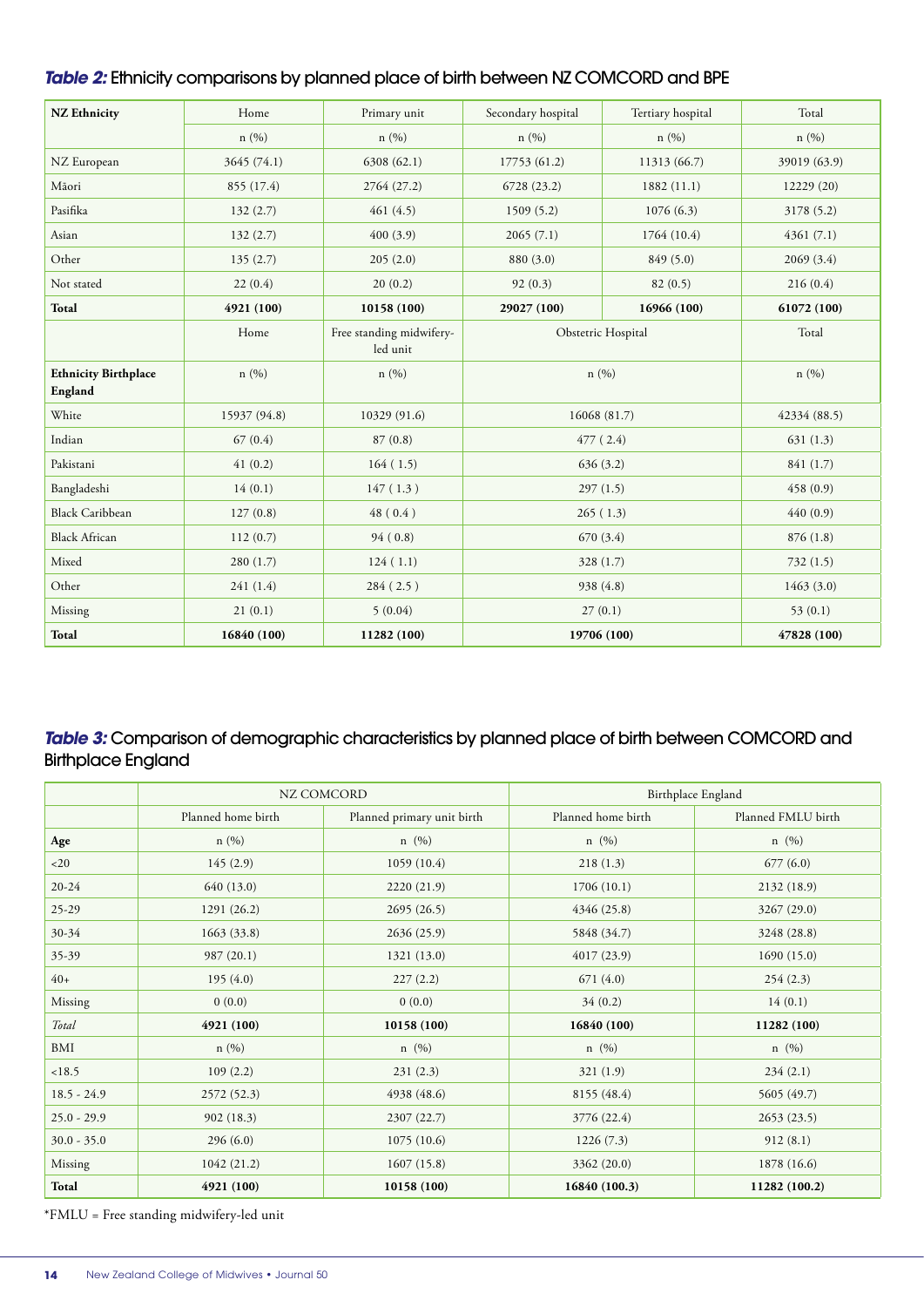In the COMCORD cohort a greater proportion (27.2%) of women who planned to birth in a primary maternity unit or a secondary unit identified as Māori, (23.2%). In contrast more women who identified as Asian (10.4%) or Pasifika (6.3%) planned to give birth in a tertiary hospital. A higher proportion of women who identified as NZ European planned to birth at home (74.1%).

In the BPE cohort the obstetric hospital had the greatest range of ethnic variation when compared to the other birth place settings. The majority of women who planned a homebirth in the BPE study were white (94.8%) with only small proportions from other ethnicities.

#### *Other Demographic Comparisons*

The key demographics of age and body mass index for women planning to birth at home or in a primary unit were compared (Table 3).

Women who planned to birth in a primary unit or an FMLU had a relatively wide age range with more NZ women (32.3%) under the age of 25 years planning primary unit birth when compared to the BPE study (24.9%). From the COMCORD data 15.9% of women under the age of 25 year gave birth in a secondary unit and 23% in a tertiary unit compared to 29.2% of the BPE cohort who planned birth in an obstetric hospital.

Women who planned a homebirth in both countries were older, with more women in the over 35 years age group in both homebirth groups. However, the NZ cohort had a lower proportion of women over 35 years of age when compared to BPE (COMCORD homebirth 24.0% and BPE homebirth 27.8%, Z = -5.31, P <0.002).

In both cohorts a greater proportion of women with a BMI between 18.5 and 24.9 (normal range) planned a home or primary unit birth (52.3% COMCORD to 48.4% BPE). There was a comparable volume of missing BMI data across both datasets. There were significantly fewer women with a BMI over 24.9 who planned to birth at home in the New Zealand data when compared to BPE data (COMCORD 24.3%, BPE 29.7%, P <0.002). A higher proportion of women with a BMI that placed them in the obese category planned a primary unit birth in the NZ dataset (COMCORD 10.6%, BPE 8.1%, P <0.001).

#### *Transfer rates*

The transfer rates for NZ women who planned a homebirth or a primary unit birth are presented in Table 4 with comparison to the BPE cohort. In the COMCORD cohort there was a significant difference between the transfer rates of women who planned to birth at home compared to in a primary unit (16.9% home, 12.6% primary, P <0.001). Both transfer rates were also significantly lower than the BPE cohort where 21% of women who had planned a homebirth or a free standing midwifery led unit birth were transferred (p<0.001).

Transfer rates for nulliparous women who planned a primary unit birth were also significantly lower in New Zealand.

When comparing parity the Birthplace England study demonstrated high transfer rates for nulliparous women planning to birth at home (45%). In New Zealand nulliparous women who planned to birth at home also had a higher rate of transfer (compared to multiparous women) but at 35.8% the rate was significantly lower than in the BPE study (P< 0.001). Transfer rates for nulliparous women who planned a primary unit birth were also significantly lower in New Zealand (25.4%) when compared to the rates for women who planned to birth in a free standing midwiferyled unit in the BPE cohort  $(36.3\%)$   $(P < 0.001)$ .

#### *Neonatal outcomes*

This section describes the neonatal outcomes in the New Zealand cohort. A direct comparison of neonatal outcomes with the Birthplace England study was not possible owing to some specific English variables not captured in the New Zealand data source (such as shoulder dystocia and fractured clavicle).

The incidence of adverse outcomes, such as Apgar score less than seven at five minutes, admission to a neonatal unit and perinatal mortality for the New Zealand cohort, is presented in Table 5.

The actual number of perinatal mortality outcomes was low across all settings in New Zealand and differences were not statistically significant (p< 0.14). We were unable to discern whether the perinatal death occurred before or after the commencement of labour in the dataset or whether mortality was due to lethal congenital anomaly. A significantly higher proportion of babies had Apgar scores of less than seven, and/or were transferred to a neonatal unit when the planned place of birth was a secondary or tertiary hospital (p=0.0001).

# **Table 4:** Transfer rates comparison NZ COMCORD & Birthplace England

|                            | Homebirth N=4921    |               |       | Primary unit $N=10158$ |                    |       |
|----------------------------|---------------------|---------------|-------|------------------------|--------------------|-------|
|                            | Actual              | Transfer      | Total | Actual                 | Transfer           | Total |
| NZ COMCORD                 | N(%                 | N(%           |       | N(%                    | N(%                |       |
| All women                  | 4088(83.1)          | 833 (16.9)    | 4921  | 8877 (87.4)            | 1281(12.6)         | 10158 |
| Nulliparous women          | 825 (64.2)          | 461(35.8)     | 1286  | 2819 (74.6)            | 962(25.4)          | 3781  |
| Multiparous women          | 3263 (89.8)         | 372 (10.2)    | 3635  | 6058(95.0)             | 319(5.0)           | 6377  |
| Birthplace England         | Homebirth $N=16840$ |               | Total | Free standing          |                    | Total |
|                            |                     |               |       |                        | Midwifery-led unit |       |
|                            |                     |               |       |                        | $N = 11282$        |       |
| Homebirth $N=16840$        | Total               | Free standing |       |                        |                    |       |
| Midwifery-led unit N=11282 | Total               |               |       |                        |                    |       |
|                            | Actual              | Transfer      | Total | Actual                 | Transfer           | Total |
| All women                  | 13310 (79.0)        | 3530 (21.0)   | 16840 | 8814 (78.1)            | 2468 (21.9)        | 11282 |
| Nulliparous women          | 2511 (55.0)         | 2057(45.0)    | 4568  | 3303 (63.7)            | 1884 (36.3)        | 5187  |
| Multiparous women          | 10784 (88.0)        | 1472(12.0)    | 12256 | 5505 (90.6)            | 573 (9.4)          | 6078  |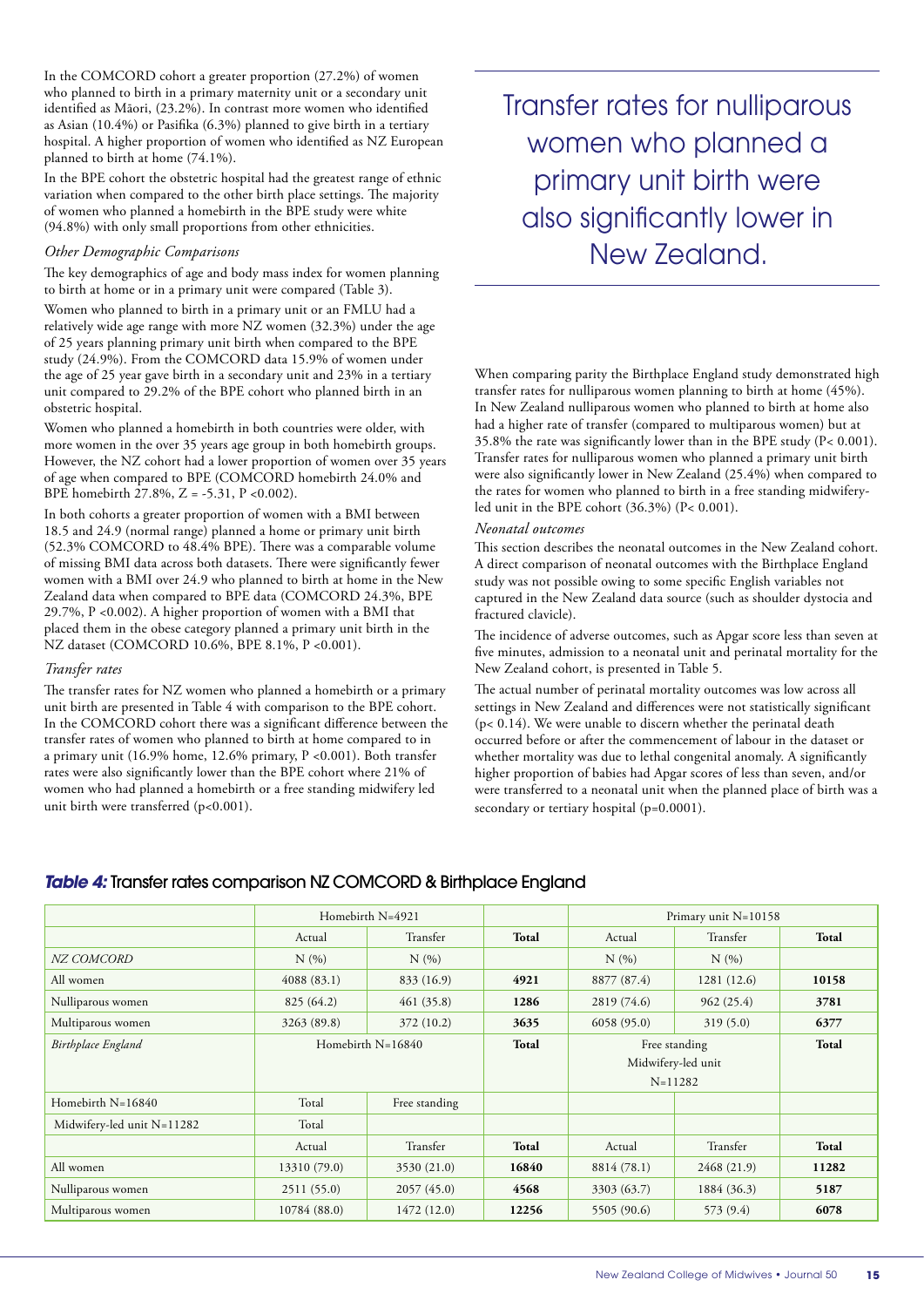|                    | <b>HOME</b>                         | PRIMARY UNIT | <b>SECONDARY</b><br><b>HOSPITAL</b> | <b>TERTIARY HOSPITAL</b> | Total        | Chi Square |
|--------------------|-------------------------------------|--------------|-------------------------------------|--------------------------|--------------|------------|
|                    | $n \ (\%)$                          | $n \ (\%)$   | $n \ (\%)$                          | $n \ (\%)$               | n(%)         | $P=$       |
| Apgars at 5 min    |                                     |              |                                     |                          |              |            |
| $<$ 7              | 73(1.5)                             | 177(1.7)     | 664(2.3)                            | 473(2.8)                 | 1387(2.3)    | < 0.0001   |
| >7                 | 4845 (98.5)                         | 9972 (98.2)  | 28330 (97.6)                        | 16478 (97.1)             | 59625 (97.6) |            |
| Missing            | 3(0.06)                             | 9(0.09)      | 33(0.1)                             | 15(0.05)                 | 60(0.09)     |            |
| Total              | 4921 (100)                          | 10158(100)   | 29027 (100)                         | 16966 (100)              | 61072 (100)  |            |
| Transfer to NNU    |                                     |              |                                     |                          |              |            |
| Transfer No        | 4829(98.1)                          | 9933 (97.8)  | 28139 (96.9)                        | 16315 (96.2)             | 59216 (96.9) |            |
| Transfer Yes       | 92(1.8)                             | 225(2.2)     | 888 (3.1)                           | 651(3.8)                 | 1856(3.1)    | < 0.0001   |
| Total              | 4921 (100)                          | 10158(100)   | 29027 (100)                         | 16966 (100)              | 61072 (100)  |            |
|                    | Perinatal mortality per 1000 births |              |                                     |                          |              |            |
| Live birth         | 4911 (99.8)                         | 10139 (99.8) | 28945 (99.7)                        | 16911 (99.7)             | 60906 (99.7) |            |
| Perinatal<br>death | 10(0.2)                             | 19(0.19)     | 82(0.3)                             | 55(0.3)                  | 166(0.3)     | < 0.14     |
| Total              | 4921 (100)                          | 10158 (100)  | 29027 (100)                         | 16966 (100)              | 61072 (100)  |            |

One of the key findings of the BPE study was the increased risk of an adverse neonatal outcome for nulliparous women who planned a homebirth. Owing to the smaller sample size in the New Zealand homebirth group and the rarity of the adverse outcome, we considered it inappropriate to explore the differences between nulliparous and multiparous women. However, we were able to examine the differences in perinatal outcomes dependent on actual place of birth or transfer following the onset of labour (Table 6).

While all adverse outcomes were rare, our data show that rates of Apgar score <7 at five minutes, neonatal unit admission and perinatal mortality were significantly higher for babies born to women who transferred from home or a primary unit after labour had commenced. The women who gave birth in the planned place of birth had lower levels of perinatal mortality (0.07% home, 0.1% primary units) than

women who were transferred from home or a primary unit (0.8% and 0.6% respectively).

# **DISCUSSION**

This review of New Zealand place of birth data has found both similarities and differences in demographics to those of the Birthplace England cohort. Women from the NZ cohort who planned to birth at home were more likely to be multiparous, older and with a lower BMI when compared to those women planning to birth in other settings. This replicates findings from the BPE cohort and several other observational studies (Birthplace in England Collaborative Group, 2011; Hildingsson, Lindgren, Haglund, & Radestad, 2006; MacDorman, Declercq, & Matthews, 2011; Nove, Berrington, & Matthews, 2011). In these developed countries (Sweden, America, UK), it would appear that women who plan to give birth at home are more likely to be

# **Table 6:** Neonatal outcomes by actual place of birth (home and primary units): Women at terms with a singleton pregnancy and no confounding risk factors

|                                         | <b>HOME</b> |             |            | PRIMARY UNIT |             |            | <b>TOTAL</b> |
|-----------------------------------------|-------------|-------------|------------|--------------|-------------|------------|--------------|
|                                         | Actual      | Transferred | Chi square | Actual       | Transferred | Chi square | n(%)         |
|                                         | n(%)        | n(%)        | $P=$       | n(%)         | n(%)        | $P=$       |              |
| Apgars >7 at 5<br>min                   | 4048 (99)   | 797 (95.7)  |            | 8750 (98.6)  | 1222 (95.4) |            | 14817 (98.3) |
| Apgars <7 at 5<br>min                   | 38(0.9)     | 35(4.2)     | < 0.0001   | 119(1.3)     | 58 (4.5)    | < 0.0001   | 250(1.7)     |
| Missing data                            | 2(0.05)     | 1(0.1)      |            | 8(0.09)      | 1(0.07)     |            | 12(0.08)     |
| No Transfer to<br><b>NICU</b>           | 4029 (98.6) | 800 (96)    |            | 8700 (98)    | 1233 (96.3) |            | 14762 (97.9) |
| Transferred to<br><b>NICU</b>           | 59 $(1.4)$  | 33(4.0)     | < 0.0001   | 177(2.0)     | 48(3.7)     | < 0.0001   | 317(2.1)     |
| Live birth                              | 4085 (99.9) | 826 (99.2)  |            | 8866 (99.9)  | 1273 (99.4) |            | 15050 (99.8) |
| Perinatal<br>mortality                  | 3(0.07)     | 7(0.8)      | $\ast$     | 11(0.1)      | 8(0.6)      | < 0.0001   | 29(0.2)      |
| Total                                   | 4088 (100)  | 833 (100)   |            | 8877 (100)   | 1281 (100)  |            | 15079 (100)  |
| *numbers too small for statistical test |             |             |            |              |             |            |              |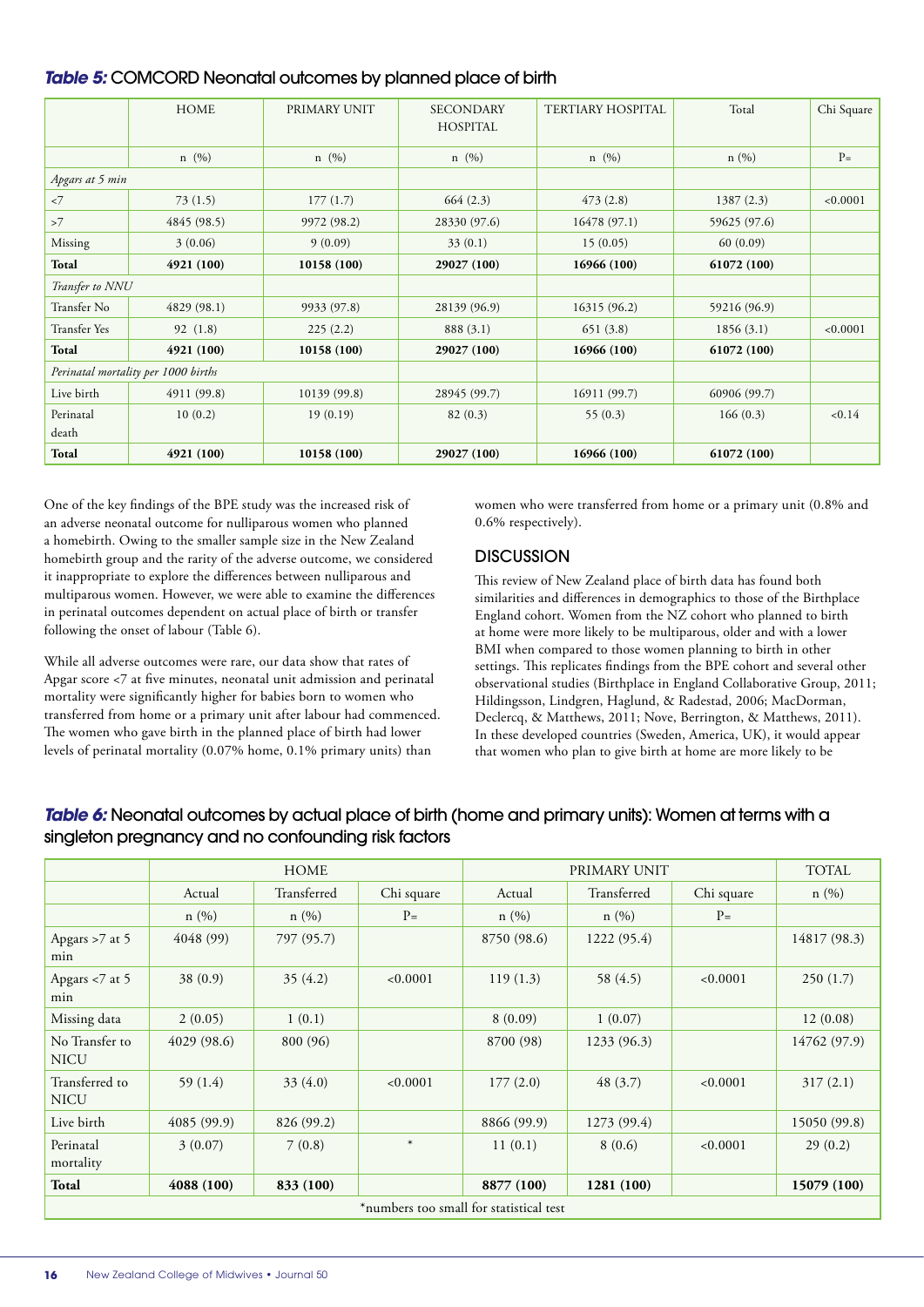multiparous, with a maternal age between 30 and 35 years of age, a high level of education, married or with a partner, and Caucasian or white. In addition, low BMI, non-smoking status and geographical location have been associated with women who birth at home. Even the Netherlands which has a very strong culture of homebirth has found that multiparous women were more likely to have a homebirth than nulliparous women (Anthony, Buitendijk, Offerhaus, Dommelen, & Bruin, 2005).

A major difference in the New Zealand cohort is the ethnic diversity of the maternity population and the high proportion of women planning to birth either in a primary unit or at home who identified as Māori. This finding indicates that options and choice of maternity setting are being provided for low risk women. Whilst we acknowledge that women who opt for homebirth are self-selecting, of note is the high proportion of Māori women who make this choice. We cannot be sure, but surmise that our partnership model of care, which enables the woman to be central to decision-making, is attractive to our indigenous population who value the opportunity to be supported in birthing practices which are culturally safe and which may be more easily honoured in homebirth/ primary unit settings.

## *Transfer rates*

Transfer rates for women planning homebirth and primary unit birth in New Zealand were lower than that of the BPE cohort but comparable to several other international research studies that have reported this outcome. A Swiss study of 489 women in matched pairs comparing home and hospital birth reported a transfer rate of 15.9% for the homebirth group following onset of labour with a higher transfer rate (25%) for primiparous women (Ackermann-Liebrich et al., 1996). A Canadian study comparing outcomes for a cohort of 6692 low risk women who planned homebirths reported a combined intrapartum and postpartum transfer rate of 14.3% (Hutton, Reitsma, & Kaufman, 2009). A study from the Netherlands involving 37,735 babies reported referral during labour for 14.6% of the homebirth cohort with a higher referral rate of 22.9% for nulliparous women (Evers et al., 2010). Finally, a study involving 15,574 women who planned to birth in a birth centre in the United States of America (USA) reported a transfer rate of 12.4% for women admitted once labour had started (Stapleton, Osborne, & Illuzzi, 2013). Of this group 81.6% were nulliparous. The main reason for transfer was most commonly prolonged labour or labour arrest with only a small proportion requiring transfer for emergency reasons such as a fetal distress.

Of interest are the differing demographics of the New Zealand women who choose to birth in a primary unit as opposed to home. The primary unit group had a greater diversity of age, parity and BMI, yet the transfer rate for this group (which could be argued to be at greater risk) was lower than for women who planned to birth at home. To uncover the reasons for this difference would require further research.

#### *Neonatal outcomes*

Perinatal mortality in our cohort ranged from between 0.19% to 0.3% dependent on the planned birth setting at the commencement of labour but differences were not statistically significant. We were unable to exclude from our sample babies born with lethal congenital anomalies or women whose babies may have died prior to labour. This may have resulted in a higher perinatal mortality rate when compared to studies where these mortalities have been excluded such as Birthplace England. In New Zealand the overall perinatal mortality rate in 2012 was 6.8 per 1000 babies (using the UK definition) with a neonatal mortality rate of 2.9 per 1000 (of which 30% were due to congenital abnormality) (Perinatal and Maternal Mortality Review Committee, 2014). Māori and Pasifika babies have higher neonatal mortality rates than other ethnicities (Perinatal and Maternal Mortality Review Committee, 2014). Given that the perinatal mortality numbers in this study were low it was not possible to make comparisons by ethnicity.

International comparisons of perinatal mortality are difficult to make owing to differences in definitions and inclusion criteria. De Jonge and colleagues (2009) reported an intrapartum and neonatal death rate (0

– 7 days) of 0.06% for homebirth babies and 0.07% for hospital birth, although their method excluded women who had a known intrauterine death before labour and lethal abnormalities. Studies which have not excluded stillbirth prior to labour and congenital abnormalities have reported mortality rates ranging from 0.17 to 0.2% for women giving birth at home (Hutton et al., 2009; Johnson & Daviss, 2005; Lindgren, Radestad, Christensson, & Hildingsson, 2008).

An important finding was the increased incidence of the adverse perinatal outcomes of admission to NICU, low Apgar or perinatal mortality for the babies of women who were transferred from home or primary unit to hospital. This is a similar finding to that of Evers et al. (2010) in the Netherlands who reported higher rates of mortality (without congenital malformations) for women who were referred to secondary care during labour (1.05% compared to 0.96%). This finding could be interpreted as appropriate transfer to hospital of women or babies who need referral owing to complications arising during labour. Until we are able to exclude antenatal fetal mortality and/or lethal congenital abnormalities, it is difficult to ascertain whether this is a true difference and what may be contributing to the difference.

## *Strengths and limitations of this study*

The fact that we have used retrospective data has meant there was a need to apply multiple exclusions to obtain a sample of low risk women and although exclusions were carefully and consistently applied there may still be confounding variables that could have an influence on outcome and which have not been accounted for. Additionally, we were unable to analyse confounding social factors such as socio-economic status.

The inclusion of women who transferred is appropriate for this study as our research question focused on the intended place of birth. Women who transferred remained in the sample group in which they began. Initial care provider (LMC midwife) was constant in all settings. A number of women in the homebirth and primary unit birth groups did transfer in labour but the research team were unable to determine impact of transfer of care (responsibility for care) to obstetrician or core (hospital employed) midwife. It would be useful to conduct further research focused on women who transfer from their planned place of birth, and whether continuity of care was maintained or not, to determine the impact of this on maternal and neonatal outcomes.

Exclusion of high risk women (e.g., multiple pregnancy, preterm labour and unplanned or unattended homebirth) across all samples in all four settings was a useful way of reducing the risk of including perinatal deaths that would have occurred regardless of place of birth. Unfortunately it was not possible to exclude antenatal stillbirths for the study sample as the timing of fetal demise was not available in the COMCORD dataset. Similarly we were unable to exclude congenital abnormality as a cause of mortality. Now that these issues have been identified, changes to the MMPO notes and database will ensure that future studies (from 2012 onwards) will include this important information. It is possible that the inclusion of antenatal stillbirths will have inflated the perinatal deaths in all groups and particularly in the secondary and tertiary hospital groups as the majority of women affected by an antenatal stillbirth would plan to birth at a secondary or tertiary hospital.

There is a growing body of evidence demonstrating that maternal outcomes (increased likelihood of normal birth and fewer interventions during labour) are improved for women who, when considered to be low risk, plan to birth at home or in a midwifery-led facility instead of in an obstetric hospital (secondary or tertiary hospital) setting (Birthplace in England Collaborative Group, 2011; Davis et al., 2011; Lindgren et al., 2008; Janssen et al., 2009). Our findings demonstrate that adverse neonatal outcomes are low and comparable between birth place settings for women who are classed as low risk.

## **CONCLUSION**

Midwives need to be able to provide information about the benefits and contraindications for each birth place setting to aid women in their